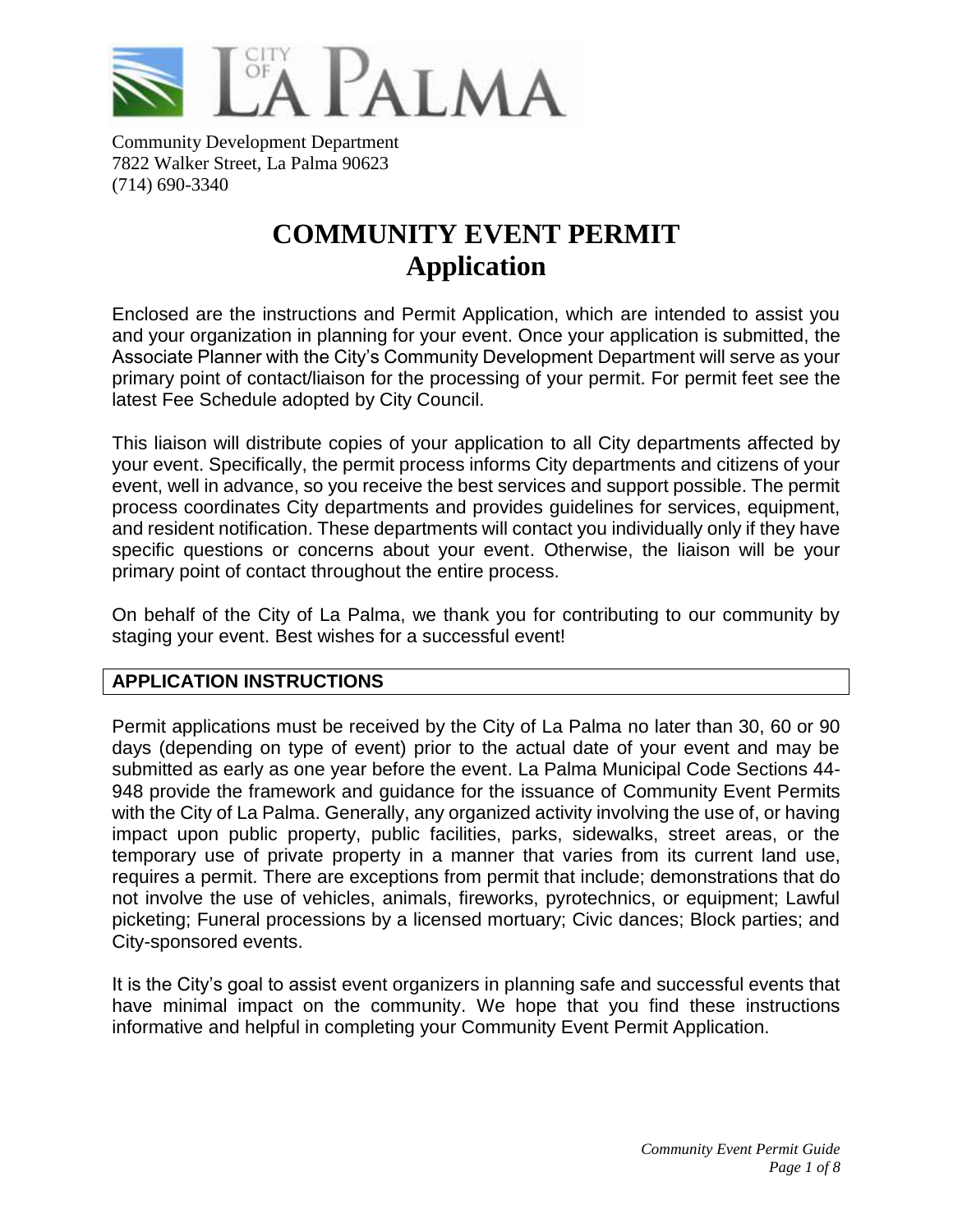# **PERMIT PROCESS**

The permit application process begins when you submit a completed Community Event Permit Application to the City of La Palma. **Please note that acceptance of your application should in no way be construed as final approval or confirmation of your request.** Upon receipt of your application, the City's Associate Planner will help guide you through the permit process.

Throughout the review process, you will be notified if your event requires any additional approvals such as permits, licenses, or certificates (e.g. Health Department or Fire Department). A complete application and all necessary supplemental documents must be received before a Community Event Permit will be processed and issued. Any delays in providing a complete application may cause delay in the issuance of the permit.

The La Palma Special Permit Committee will review a Community Event Permit within thirty days of receipt of a completed application. The Special Permit Committee will approve the requested permit if the following findings can be made:

- **1.** All statements made in the application are factually correct;
- **2.** The applicant has complied with all applicable provisions as outlined in the La Palma Municipal Code.
- **3.** The time, route, or size of the community event will not substantially interrupt the safe and orderly movement of traffic contiguous to the event site or route, or disrupt the use of a street at a time when it is usually subject to traffic congestion;
- **4.** Adequate temporary parking to accommodate vehicular traffic generated by the event will be available either onsite or at alternate locations;
- **5.** The community event will not impact the normal operations of the Police, Recreation, or Public Works Departments;
- **6.** The concentration of persons, animals, and vehicles at the site of the event will not prevent proper police, fire, or ambulance services to access the areas contiguous to the event;
- **7.** Proof of insurance has been filed with the City;
- **8.** The conduct of the community event complies with state and federal law and will not interfere with the preservation of the public peace, health, safety, or welfare.

If the Special Permit Committee, following investigation of the applicant, deems that the applicant does not fulfill the requirements as prescribed, they will deny the application and will notify the applicant within 30 days of a completed application. Any applicant who is denied a permit by the Special Permit Committee may make an appeal to the La Palma City Council.

No applicant shall be issued more than four (4) special Community Event Permits in a calendar year.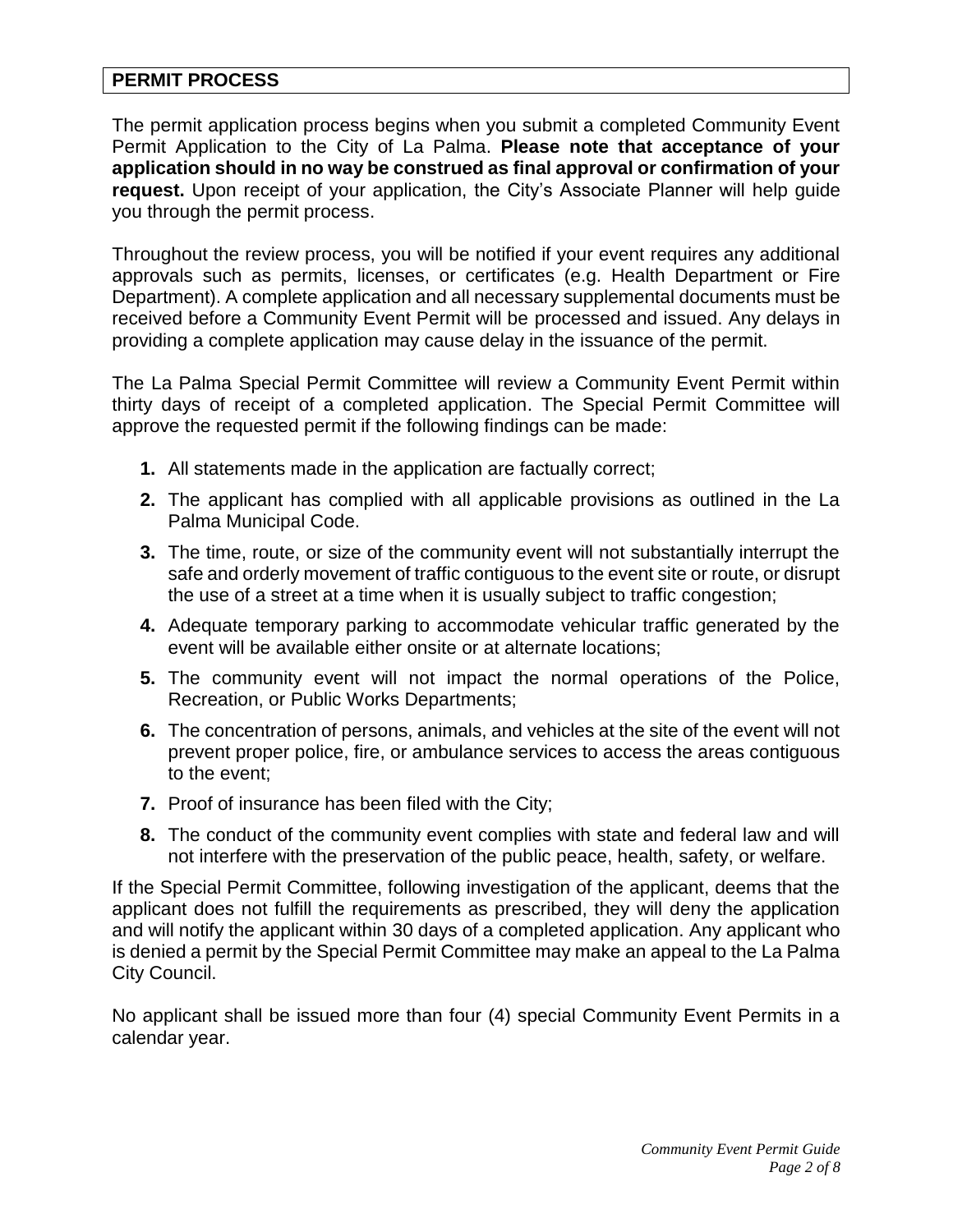# **City of La Palma Community Event Application Process**



**Specific Timing Depends on the Event's Size and Complexity, as Described in the Application Packet. City-Approved Permits Must be Obtained at Least 10 Days Prior to Event.**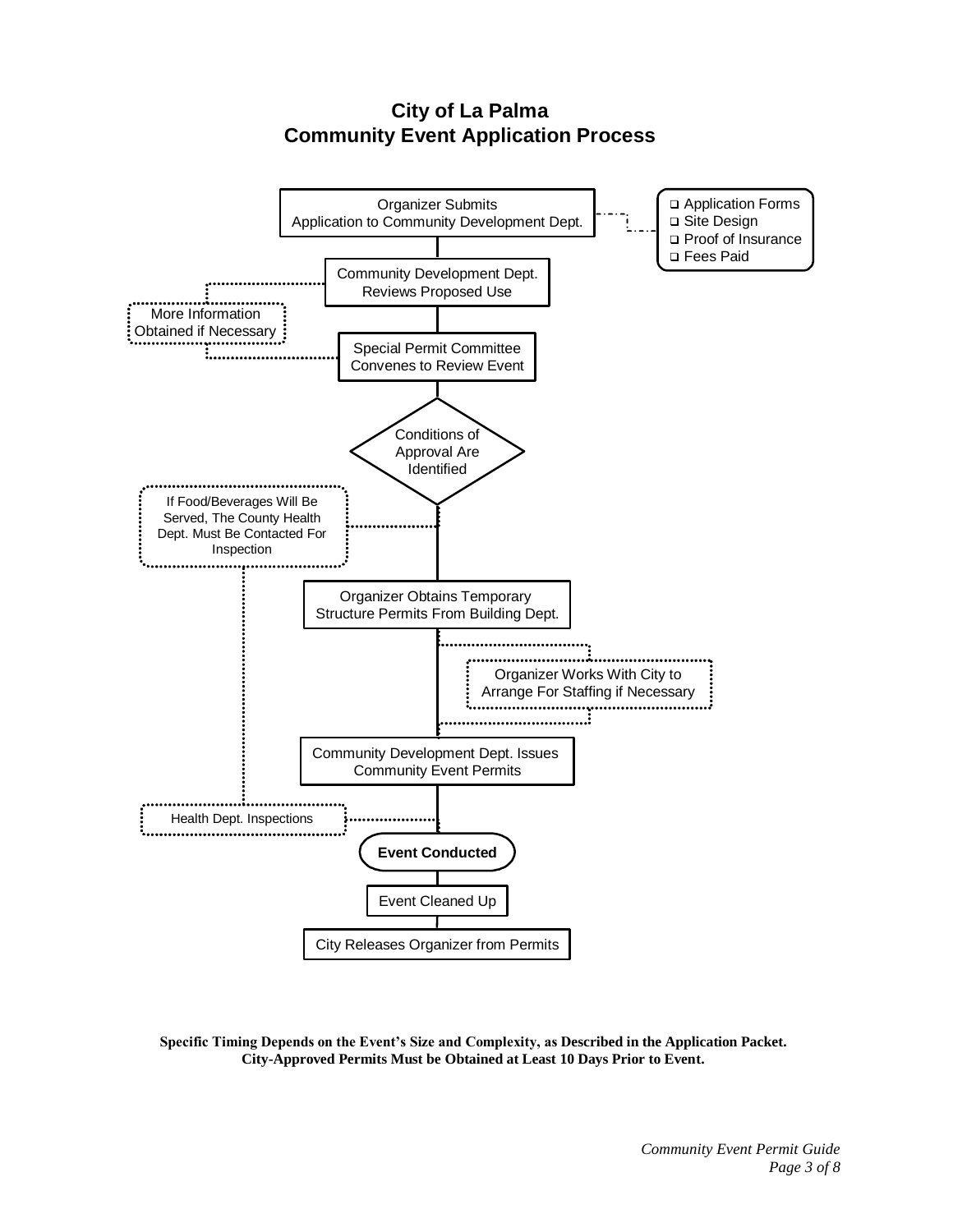# **APPLICANT AND HOST ORGANIZATION INFORMATION**

Applicant – This must be a La Palma resident authorized by the Host Organization to apply for the permit. This person must be available to work closely with City staff throughout the permitting process.

Chief Officer of Host Organization – This is the person who has overall authority of the Host Organization.

Professional Event Organizer – The Chief Officer of the Host Organization may contract with a professional organizer or service provider to represent the sponsoring organization. This person or entity may be authorized to plan the event and work with the City's event liaison on behalf of the organization. The professional event organizer must be available to work closely with the City throughout the planning process. A letter from the Chief Officer of the Host Organization authorizing the applicant or professional event organizer to apply for a Community Event Permit on their behalf is required and must be attached to the submitted application.

## **ORGANIZATION STATUS**

Commercial Entity – All entities or organizations without IRS 501(C)(3) valid tax exemption status are considered Commercial Entities.

Tax Exempt, Nonprofit – An organization that has been recognized as tax exempt by the Internal Revenue Service at least (6) months prior to your event date and is in good standing with the IRS. If your organization is a bona fide tax-exempt nonprofit organization, a copy of the IRS 501(C)(3) tax exemption letter certifying current tax exempt, nonprofit status is required.

Each separate vendor at the event must have a valid City of La Palma Business License for the event and must report any taxes from sales at the event as sales generating in the City of La Palma. Temporary Business Licenses are available.

#### **CITY PERSONNEL**

If any City personnel (e.g. Police, Code Enforcement, Planning, Public Works, or Recreation etc.) will be used for the community event, the applicant must pay the estimated costs in advance and reimburse any extra costs for all City personnel necessary. The costs will be based on the city personnel's salary from the current year's budget. If the costs of City personnel services are less than the amount deposited, the City will reimburse the applicant/organization for the full amount of the difference.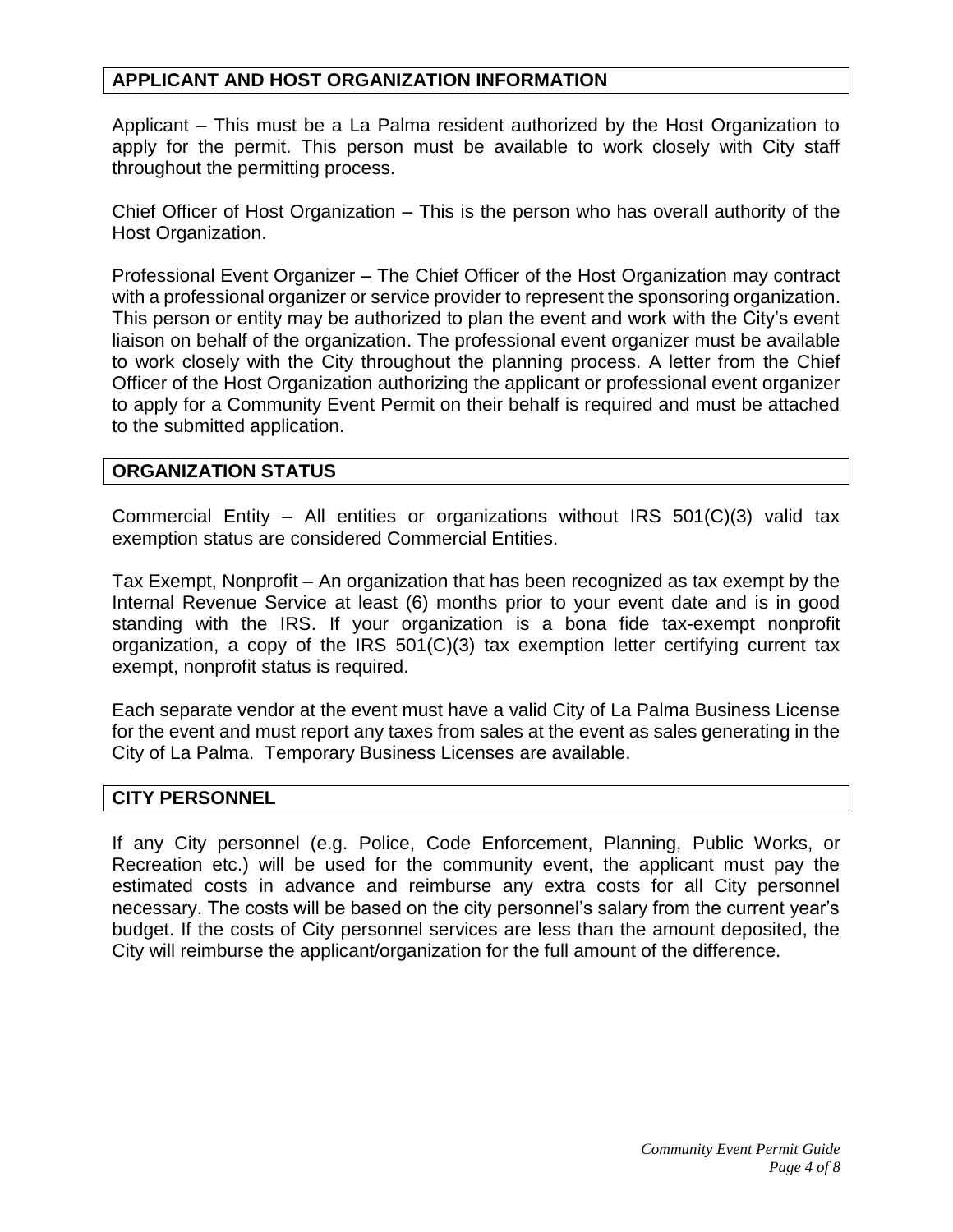# **NARRATIVE**

To supplement the site plan or route map, please provide a detailed narrative and/or timeline of your event including a description of activities within the event such as use of inflatables, vehicles, animals, rides, or other pertinent information that will better assist us in reviewing the components of your event.

#### **ENTERTAINMENT AND RELATED ACTIVITIES**

As an event organizer, you must be certain that all event-related activities comply with the local laws applicable to noise abatement. Please be aware that loud and unreasonable noise (including music) is a violation of state law. The police may order musical entertainment to end if it incites a crowd or has the potential for unruly and risky behavior.

No dangerous animals may be permitted at any community event. Dangerous animals are defined as any animal, reptile, fowl, or fish which is not naturally tame or which is known to be dangerous by the owner or which must be kept in confinement to be brought within the immediate power of the owner.

Banners, pennants, flags, signs, streamers, inflatable displays, and similar devices are also regulated by ordinance. The number and location for these items must be included in your site map and you must obtain a temporary sign permit from the Community Development Department prior to the event.

#### **FOOD CONCESSIONS OR PREPARATION**

Guidelines for food facilities are provided by the Orange County Health Department. These guidelines should assist you in developing plans for food handling, preparation, and distribution in the most responsible and legal manner.

Any facilities for the dispensing of food and beverages must be inspected by the Orange County Health Department.

#### **ALCOHOL**

Alcoholic beverages are not permitted at any outdoor community event.

#### **SITE PLAN/ROUTE MAP**

To ensure appropriate review of your event, it is preferred that blueprints or computer assisted drawings (CAD) of the event site plan be submitted. This is applicable for moving routes (e.g. parades, run/walks, demonstrations) and fixed venues. If blueprint or CAD plans are not submitted, your site plan should be produced in a clear and legible manner in 8  $\frac{1}{2}$ " x 11" or 8  $\frac{1}{2}$ " x 14" standard paper format. A minimum of five (5) copies should be included with the Permit Application.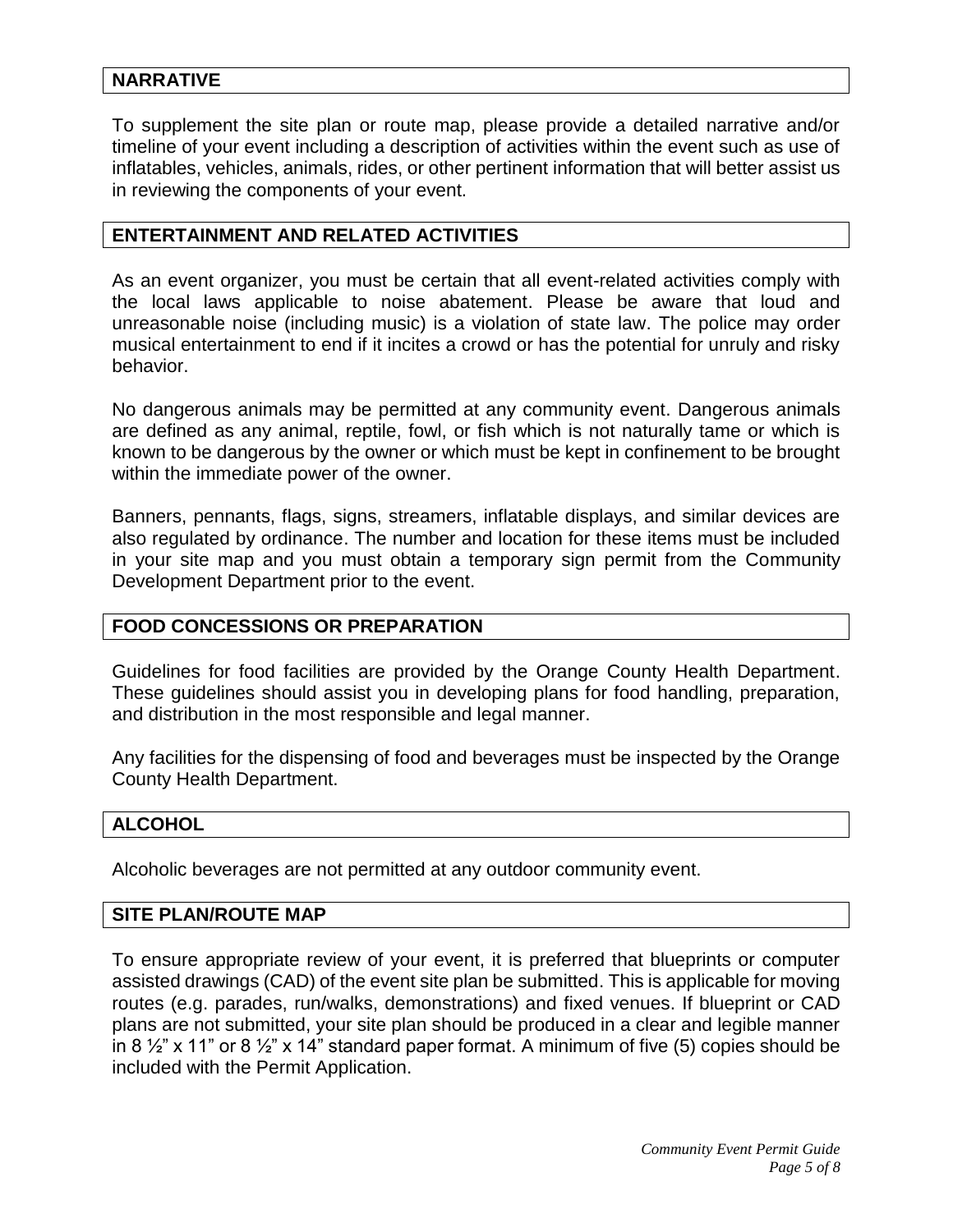Based on your event site plan and components, the Orange County Fire Authority (OCFA) may require an inspection of your venue at your cost before and/or during the event.

# **SECURITY PLAN**

As the event organizer, you are required to provide a safe and secure environment for your event. This is accomplished through sound preplanning by anticipating potential problems and concerns related to the event activities and surrounding environment. The size, type, time of day, and location of the event, as well as the overall activities, will determine the need for professional security. The City's Community Event Permit Committee will notify the event organizer if security will be required for your event.

If required, the host organization must contract with a professional security company licensed by the State of California to help develop an appropriate security plan. This security company must also have a valid La Palma Business License. A representative of this company, commonly known as a security consultant, should work with you closely to review and analyze your proposed event to determine points of concern and anticipate potential problems. The consultant will make preliminary recommendations to rectify the concerns and/or potential problems and recommend the number of licensed private security guards needed at your event.

Once your security plan has been submitted, the La Palma Police Department will review the plan and determine the minimum number of licensed private security guards and police officers required to adequately staff your event. The La Palma Police Department has final authority to determine your event security requirements. If the prescribed number of licensed private security guards is not provided, or proves inadequate, the La Palma Police Department maintains the right to shut down any and all event components and/or provide additional police services that will be billed directly to the Host Organization.

## **ACCESSIBILITY PLAN**

As an event organizer, you are required to comply with all City, County, State, and Federal Disability Access Requirements applicable to your event.

All temporary venues, related structures, and outdoor sites for community events must be accessible to persons with disabilities. If a portion of the area cannot be made accessible, an alternate area needs to be provided with the same activities that are in the inaccessible areas. It cannot, however, be offered only to patrons with disabilities. Disability access may include parking, restrooms, and telephones, clear paths of travel, transportation signage, accessible vendors, and booths.

## **MEDICAL PLAN**

Depending on the size of your event, onsite emergency medical services may be needed and will be determined during the City's review of your application.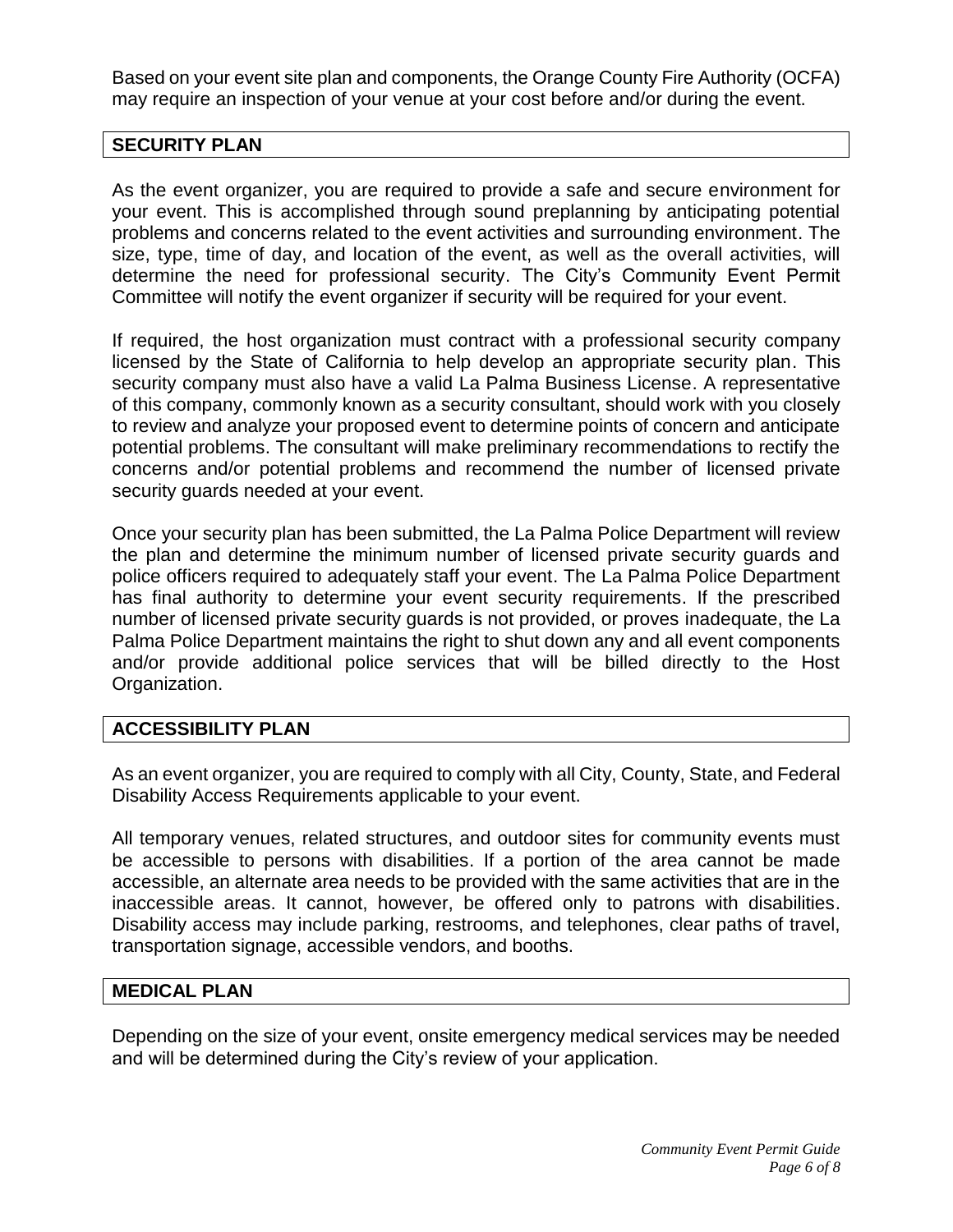# **SAFETY EQUIPMENT**

If your event involves street closures, you will be required to obtain traffic safety equipment/and or City personnel for the safe closure of your venue and to ensure proper detour and parking information is posted. Depending on the type of your event, you may need barricades, traffic cones, directional signage, etc**.** traffic signs must be Department of Transportation approved. A representative from the Public Works Department will assist you with these requirements.

## **TEMPORARY STRUCTURES**

Should the scope of work proposed for the event include portable structures, prefabricated structures, site built structures such as bleachers, elevated platforms, tents, or similar structures, the Community Development Department may require the issuance of Building Permits before construction begins.

## **PORTABLE RESTROOMS**

The City of La Palma may determine the total number of required restroom facilities on a case-by-case basis. It is recommended that one (1) chemical or portable toilet be provided for every 250 people, or portion thereof, that attend the event. Ten percent (10%) of these facilities must be ADA accessible.

## **SANITATION**

As an event organizer, you must properly dispose of waste and garbage throughout the term of your event and, immediately upon conclusion of the event, the area must be returned to a clean condition. Trashcans and additional dumpsters will be required (one dumpster for every increment of 400 people). The City does not provide street sweeping services for non-City events, so please plan accordingly.

If a community event takes place on public property, including but not limited to a public park, public sidewalk, or public street, the applicant will be required to sign an agreement stating that, within 48 hours of the conclusion of the community event, the event organizer will clean and restore the public property upon which the community event is to occur to its original condition. A cash deposit or a surety bond of \$5,000 payable to the City of La Palma will be required to secure this agreement.

The security deposit will be refundable upon compliance with the provisions and requirements, including but not limited to the removal of trash and debris, temporary signs, temporary circulation improvements, temporary fencing, and accessory facilities and structures. Should you fail to perform adequate cleanup or damage occurs to City property and facilities due to your event, you will be billed at full cost recovery rates plus overhead for cleanup and repair and charged against the applicant's cash deposit or bond. In addition, such failure may result in denial of a future Community Event Permit.